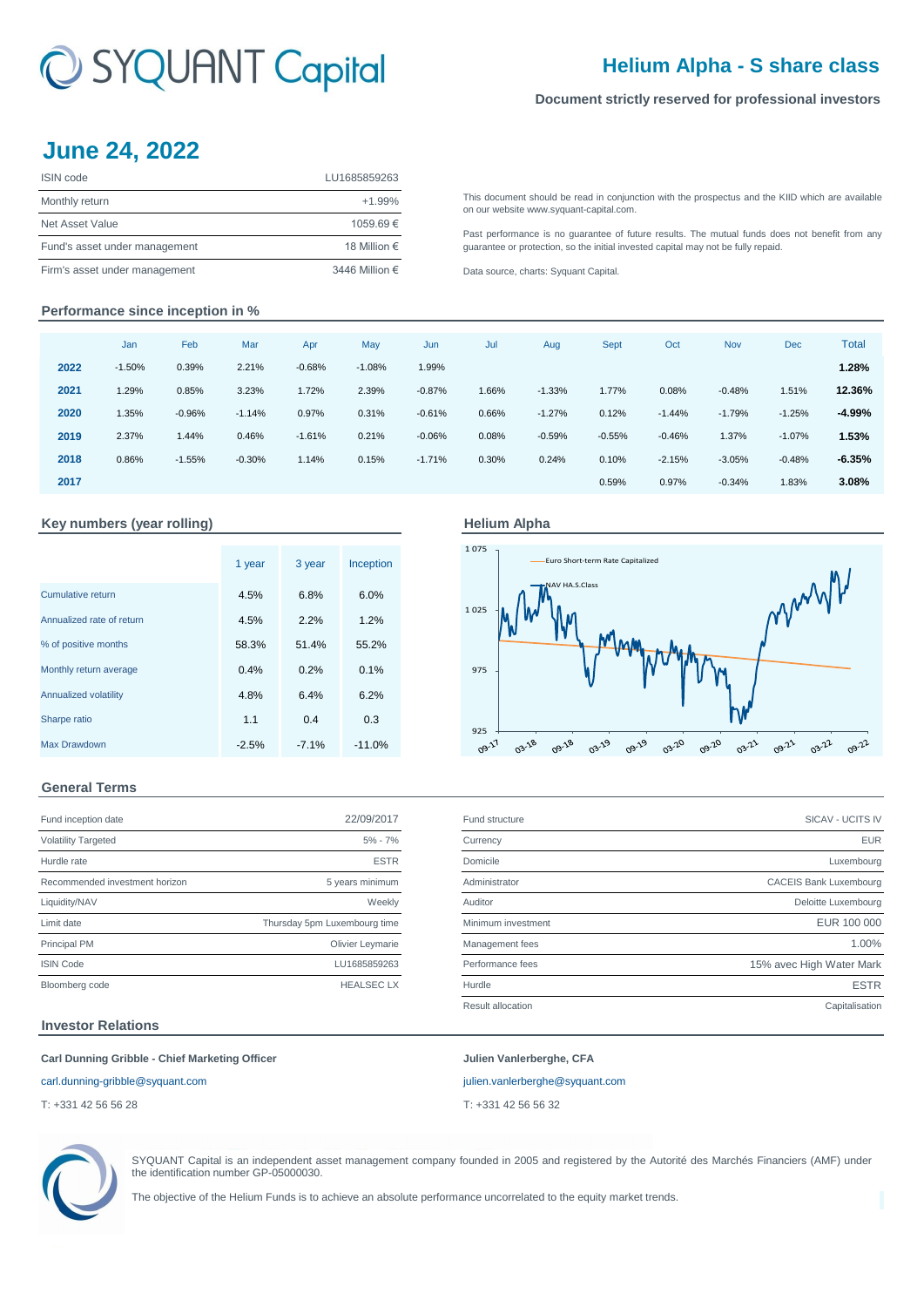# C SYQUANT Capital

# **Helium Alpha - S share class**

### **Document strictly reserved for professional investors**

# **June 24, 2022**

| <b>ISIN</b> code              | LU1685859263   |
|-------------------------------|----------------|
| Monthly return                | $+1.99%$       |
| Net Asset Value               | 1059.69€       |
| Fund's asset under management | 18 Million €   |
| Firm's asset under management | 3446 Million € |

[This](http://www.syquant-capital.fr/publications-syquant-capital.php) [document](http://www.syquant-capital.fr/publications-syquant-capital.php) [should](http://www.syquant-capital.fr/publications-syquant-capital.php) be read in [conjunction](http://www.syquant-capital.fr/publications-syquant-capital.php) with the prospectus and the KIID which are available [on our website](http://www.syquant-capital.fr/publications-syquant-capital.php) www.syquant-capital.com.

[Past](http://www.syquant-capital.fr/publications-syquant-capital.php) [performance](http://www.syquant-capital.fr/publications-syquant-capital.php) is no [guarantee](http://www.syquant-capital.fr/publications-syquant-capital.php) of future results. The mutual funds does not benefit from any [guarantee or p](http://www.syquant-capital.fr/publications-syquant-capital.php)rotection, so the initial invested capital may not be fully repaid.

[Data source, c](http://www.syquant-capital.fr/publications-syquant-capital.php)harts: Syquant Capital.

## **Disclaimer**

The information contained in this document does not constitute any recommendation or investment proposal. This material has been prepared for informational purposes only. This document is neither an offer to sell nor a solicitation of an offer to buy any securities or other investment product described herein.

Product(s) described herein is/are not available to all persons in all geographic locations. There are significant risks associated with investment in the Fund. Investment may not be suitable for all investors and is intended for sophisticated investors who have fully understood the risks associated with such an investment and can accept a substantial or complete loss of their investment.

Each prospective investor should review the Prospectus of the Fund which contains important information concerning risk factors, past performance and material aspects of the Fund and which must be read carefully before any decision to invest is made.

Past performance is not a guarantee of future results and no assurance can be given that product(s) described herein will yield favourable investment results or that the Fund's investment objectives will be achieved or that the investor will receive a return of all or part of their investment.